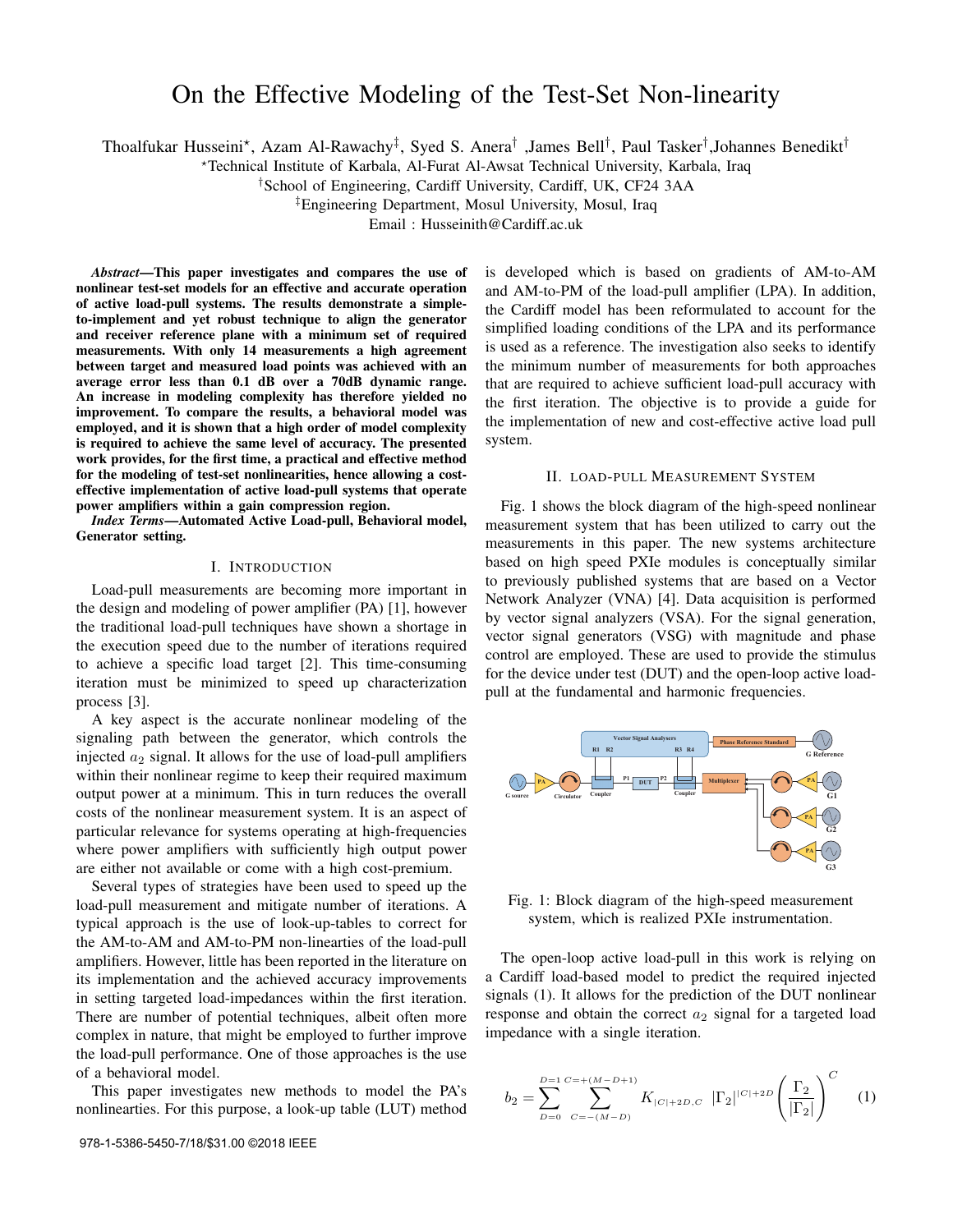This model structure is a variant of the Cardiff behavioral model. Here, the  $b_2$  signal is a function of the load reflection coefficient  $\Gamma_2$ . The user defined parameter, M, defines the model complexity, while  $K_{p,q}$  are the extracted model coefficients.

The predicted signal  $a_2$  computed by the Load-based model according to (1) does not take into consideration the effect of the passive and active components which fall between generator and the DUT, such as couplers, circulators, PA drivers and cables. This hinders in achieving load targets during the load-pull measurements, since the phase and magnitude of the injected signal  $a_2$  are not completely accounted for.

In an effort to overcome this problem, different techniques have been used. In principle, there are two approaches. A numerical technique [5] allows to compensate any differences between the measured and target loads values through use of successive iterations and compensates for the nonlinear DUT and LPA responses. Relatively, simple methods such as Newton-Raphson algorithm provide here a robust and continuously improving approximation at the expense of a large number of iterations. To overcome these issue, a dedicated nonlinear model of the PA path can be employed. This allows for the load-pull amplifiers to operate into their non-linear regime while allowing for the accurate generation of the load impedances.

## III. MEASUREMENT SETUP AND MODEL EXTRACTION

The measurement configuration required for extracting nonlinear LPA models is depicted in Fig. 1. This setup should involve all the hardware required for the load-pull measurement to ensure that every loss and amplification is included through the model computation. This measurement requires port 1 and port 2 to be terminated by 50 Ohm, as the termination eliminates unwanted signal reflections during the measurement of a-wave signal.

Fundamentally, the non-linear large-signal traveling wave response at the DUT output  $(a_2)$  of a PA during this measurement is mathematically related to the generated traveling wave stimulus  $a_{LP}$  that is provided the VSAs. The non-linearity of the generated signal is a consequence of the PAs behavior when driven at high power level. The extracted model coefficient must quantify the generic relationship;  $a_2 = f(a_{LP})$ . The load based-model equation that mentioned in the previous section, was specifically reformulated (2) in order to provide a simplified polynomial equation.

$$
a_{LP} = \left(\frac{a_2}{|a_2|}\right) \sum_{n=0}^{n=\infty} K_{2n+1} |a_2|^{2n+1}
$$
 (2)

This equation provides a mathematical framework that can be used to characterize a signal path of the loadpull test-set to move the generator reference plane to the device reference plane. To have a full utilization of the power amplifier that is used within the measurement setup, the model has to be generated while the PA is



Fig. 2: Generator setting versus  $a_{21}$ -wave measured, gain and associated correction factors of the PA.

driven into the compression region as shown in Fig 2.

For the generation of the Cardiff model, an  $a_{LP}$  spiral is generated by the VSG and the  $a_2$  response measured by the receivers (VSAs) within the measurement system. The generated spiral is shown in Fig. 3 and includes both magnitude and phase changes. The magnitude values span over the same dynamic range of the PA performance as shown in Fig. 2. This measurement is used to generate Cardiff models with an increasing complexity.

The error of the generated Cardiff model is estimated from the difference between the actual  $a_{LP}$  settings and the values predicted by the models. The overall error is estimated using the minimum normalized mean square error (NMSE) algorithm. Table I shows that sufficient accuracy can be achieved with a model complexity of  $13^{th}$  or higher, i.e. n=6 in (2).

TABLE I: NMSE of different model complexity

| Complexity   | 3rd     | $\mathbf{5}$ th | $\tau$ th | $q$ th  | 11th     | $13^{th}$ |
|--------------|---------|-----------------|-----------|---------|----------|-----------|
| 11           |         |                 |           |         |          |           |
| Error $(dB)$ | $-25.1$ | $-29.5$         | $-34.7$   | $-39.6$ | $-44.34$ | $-47$     |

Fig. 3 shows the high agreement between the generator setting that has been used for the model generation and the generator setting when predicted by the generated model.



Fig. 3:  $13^{th}$  order Model verification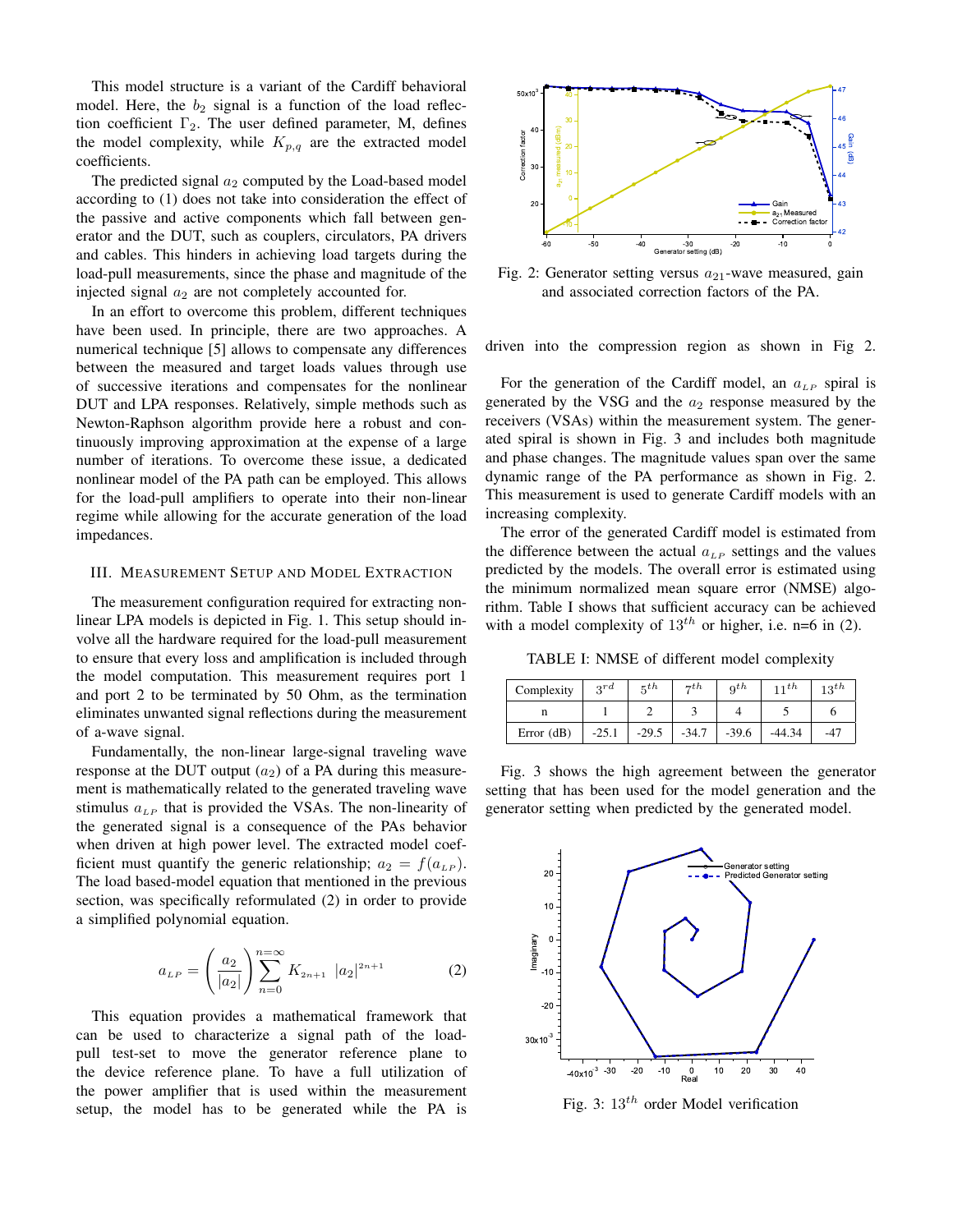The obtained Cardiff model coefficients can be saved in a database and re-used during the forthcoming measurements. This is particularly beneficial for the load-pull measurement because it can be applied directly during the measurement on the required powers  $a_2$  and then converted for a suitable generator setting.

The second investigated LPA model utilized the same measurement data to generate a look-up table (LUT). As the absolute AM-to-AM and AM-to-PM values of the LPA exhibit a relatively strong variations, a large number of measurement points would be required to represent the nonlinear behavior of the amplifier. To keep the number of required measurements at a minimum the utilized LUT model is based on the gradient of the measured AM-to-AM and AM-to-PM curves. The table is comprised of the indexed  $a_2$  measured and stored correction factors (CF) for magnitude and phase response of the LPA path where CFs are calculated according to (3).

$$
CF = \frac{a_2}{a_{LP}}\tag{3}
$$

The calculated magnitude CFs shown in Fig. 2 (black trace) and clearly show a dependence on the gain of the LPA path. At the flat gain region the value of the CFs are relatively constant while it drops once the PA operate through the nonlinear region, when its' gain is compressed accordingly.

The look-up table is used to transform the required a-wave at the DUT reference plane to its corresponding generator setting by applying the ratio calculated in (3). For example, if the a-wave at the device reference plane is  $a_2$  its related correction factor will be looked-up from the stored look-up table. To apply the correction factor, eq. (3) will be rearranged and solved for  $a_{LP}$ . The implementation utilizes nearest value interpolation, therefore, for power values between the indexed  $a_2$  data points, the nearest power index is looked-up and the associated magnitude and phase CFs are used to compensate the loss and amplification through the signal path between the load-pull generator and the DUT reference plane.

To experimentally verify the two modeling approaches over a set generator settings, a direct comparison between the target and measured power points is illustrated in Figs. 4 and 5.



Fig. 4: Comparison between required and measured  $a_{21}$  at linear and compression region



Fig. 5: Illustration of the agreement in phase and magnitude between required and measured  $a_{21}$ 

Fig. 4 shows an excellent agreement is obtained for both type of models over a dynamic range of 75 dB including the 3dB compression region of the PA. Here, a  $13<sup>th</sup>$  order Cardiff model and an LUT comprising 14 measurements are utilized, i.e. for the generation of the two models the same number of measurement was used. The average residual difference between target and measured powers is 0.1 dB for the Cardiff model. The residual difference that results when using the LUT, which has been obtained from the same power sweep. The average magnitude residual difference for the same number of measurements is slightly lower at approx. 0.06 dB.

This comparison has been expanded over a range of measurements that is used for the generation of both models. The results are shown in Table II. As it can be seen 14 measurements are sufficient for an accurate  $a_{LP}$  prediction. Both models exhibit similar error, approx. -23 dB, over the increasing number of measurements. In fact, the LUT models shows a slightly better overall performance despite its simplicity.

TABLE II: Comparison between the NMSE of the Cardiff model (C.M) and the look-up table (LUT) approach

| No. meas. | 14      | 21       | 28      | 36       |
|-----------|---------|----------|---------|----------|
| Er/C.M    | $-23.6$ | $-23.5$  | $-23.5$ | $-23.4$  |
| Er/LI     | $-23.3$ | $-23.63$ | $-23.7$ | $-23.59$ |

Fig. 6 shows how the generated model has been experimentally used during a load-pull measurement, to predict a generator setting required for emulating specific load targets on the Smith Chart.

It should be noted that to obtain these results a Cardiff model for DUT was employed to predict its non-linear response. The DUT model constantly updates from any in-